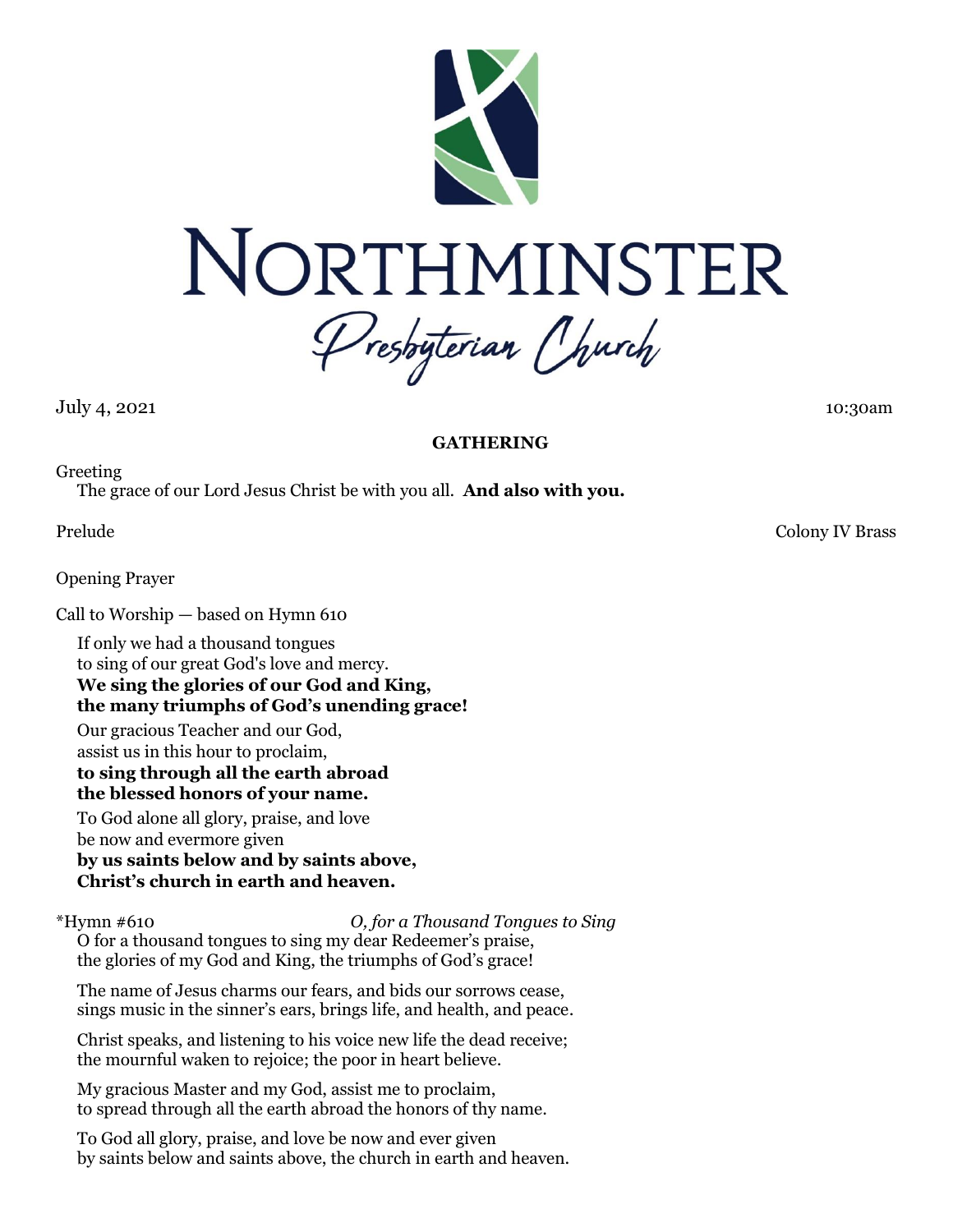Call to Confession

Prayer of Confession Living God: You raised your beloved Son from the tomb of all our temptations. By your Holy Spirit you sent his church into the world to comfort the afflicted and challenge the comfortable.

**We confess again today how often we his people prefer the comfort of your loving embrace over the challenge of your clear calling. Often we would rather nestle in your arms than open up our own to others whom you send across our paths. Forgive us when we cling to inward grace but ignore your outward call.**

**And thank you for never making us choose one to the exclusion of the other, for we bless you for both. Hear now our personal prayers in the name of Jesus …**

Assurance of Forgiveness

\*Passing of the Peace

#### **LISTENING**

Announcements and Invitations

Prayers of Intercession

Hymn #331 *God of the Ages, Whose Almighty Hand* God of the ages, whose almighty hand leads forth in beauty all the starry band of shining worlds in splendor through the skies, our grateful songs before thy throne arise.

Thy love divine hath led us in the past. In this free land by thee our lot is cast. Be thou our ruler, guardian, guide, and stay: thy word our law, thy paths our chosen way.

From war's alarms, from deadly pestilence, be thy strong arm our ever sure defense. Thy true religion in our hearts increase. Thy bounteous goodness nourish us in peace.

Refresh thy people o their toilsome way. Lead us from night to never-ending day. Fill all our lives with love and grace divine, and glory, laud, and praise be ever thine.

Prayer for Illumination

Scripture – Proverbs 3:1-7

Musical Interlude

Scripture – Luke 16:1-13

Sermon **SUMMER OF PARABLES: The shrewd manager**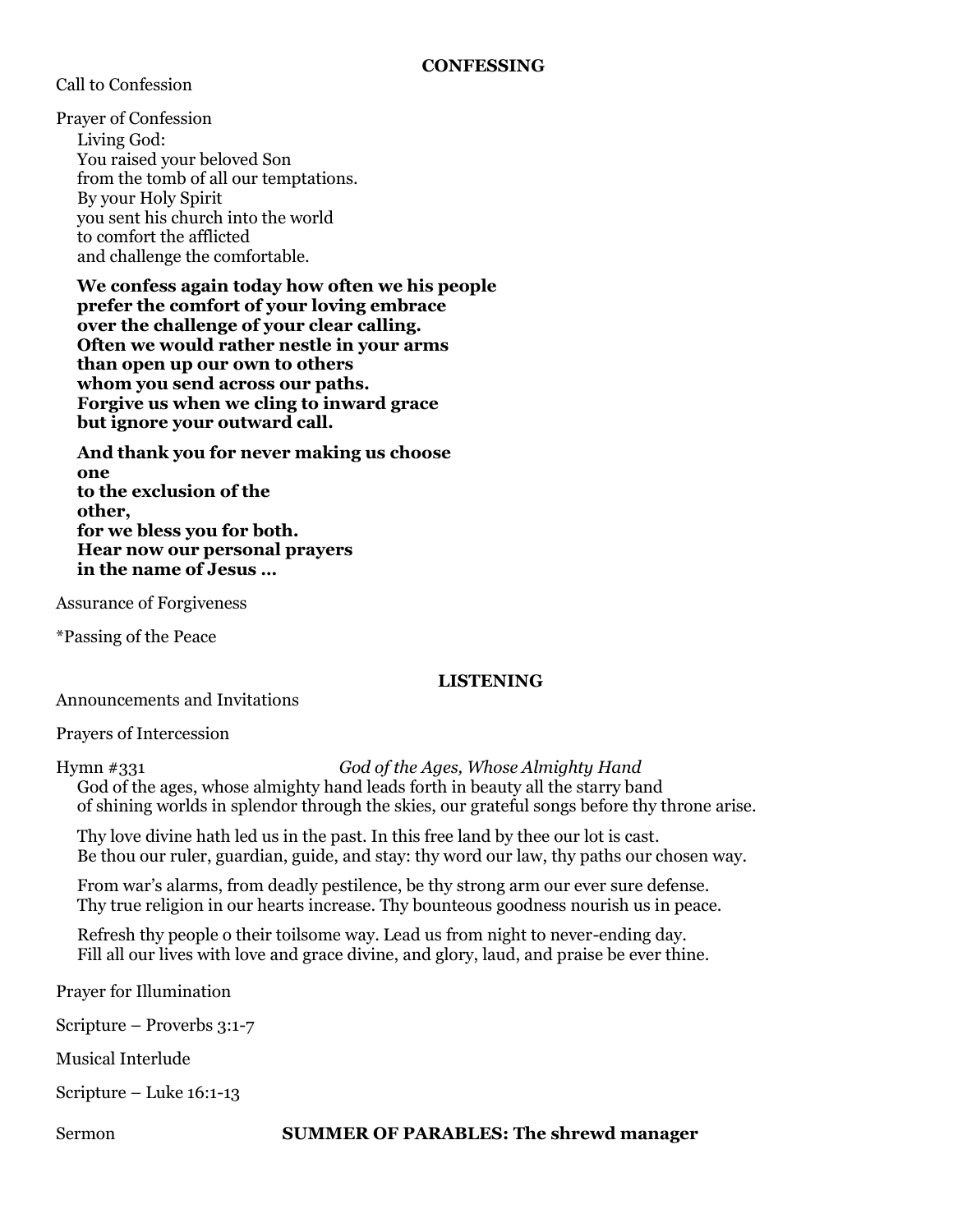## **DEPARTING**

## \*Hymn #757 *Today We All Are Called to Be Disciples*

Today we all are called to be disciples of the Lord, to help to set the captive free, make plow-share out of sword, to fee the hungry, quench their thirst, make love and peace our fast, to serve the poor and homeless first, our ease and comfort last.

God made the world and at its birth ordained our human race to live as stewards of the earth, responding to God's grace. But we are vain and sadly proud; we sow not peace but strife. Our discord spreads a deadly cloud that threatens all of life.

Pray justice may come rolling down as in a mighty stream, with righteousness in field and town to cleanse us and redeem. For God is longing to restore an earth where conflicts cease, a world that was created for a harmony of peace.

May we in service to our God act out the living word, and walk the road the saints have trod till all have seen and heard. As stewards of the earth may we give thanks in one accord to God who calls us all to be disciples of the Lord.

\*Affirmation of Faith — The Apostles' Creed

**I believe in God the Father Almighty, Maker of heaven and earth. And in Jesus Christ his only Son our Lord; who was conceived by the Holy Ghost, born of the Virgin Mary, suffered under Pontius Pilate, was crucified, dead, and buried; he descended into hell; the third day he rose again from the dead; he ascended into heaven, and sitteth on the right hand of God the Father Almighty; from thence he shall come to judge the quick and the dead. I believe in the Holy Ghost; the holy catholic Church; the communion of saints; the forgiveness of sins; the resurrection of the body; and the life everlasting. Amen.**

\*Benediction

\*Response Northumbria Community

**May the peace of the Lord Christ go with you, wherever he may send you. May he guide you through the wilderness, protect you through the storm. May he bring you home rejoicing at the wonders he has shown you. May he bring you home rejoicing, once again into our doors.**

Postlude

All Rights Reserved, License # 1244003



**Special thanks to the Colony IV Brass quintet Ray Lawrence & Eric Duhon, trumpet Susan Van Wick, french horn Stephen Hoy, trombone Randal Foil, euphonium**

# **Information & Announcements**

## **Welcome to our guests!**

Whether you are sharing in the worship of God with us for the first time, visiting with family or friends, or returning for a visit to your home church, we welcome you today in the name of Jesus. Please share some contact information with us so we can follow up with you and make a place for you in our weekly fellowship. You may email our church office at admin@northminstermacon.org or by scanning the QR code to the right.

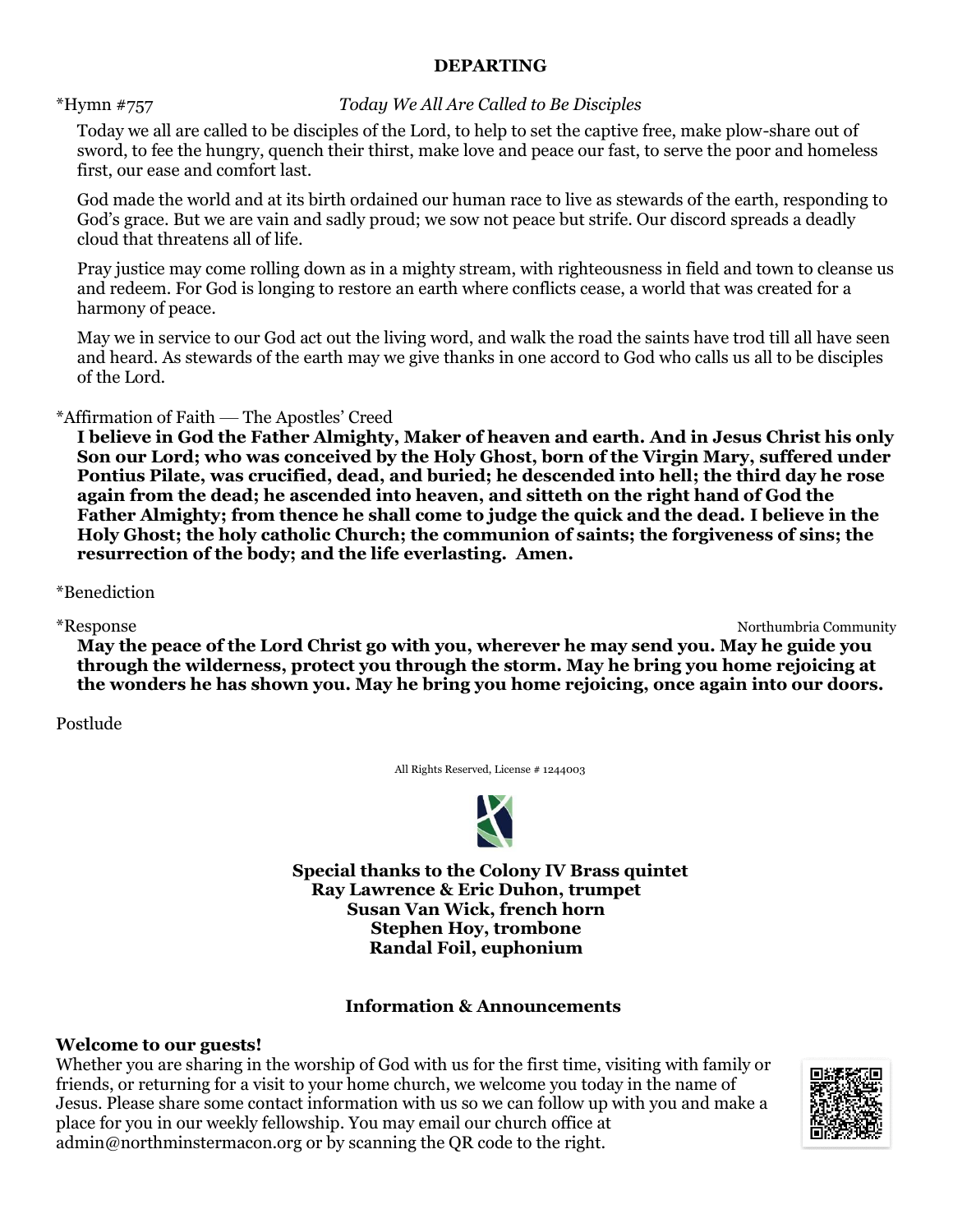## **Pastoral Care**

Pastor Ralph welcomes and encourages opportunities to share in fellowship, pastoral conversation, and spiritual discernment. He keeps office hours most mornings at the church, but is always available by appointment. You are always welcome to call or text at 478-250-3355 or to reach out by email: pastorhawkins@northminstermacon.org

### **Sanctuary Flowers**

Flowers this week have been given to the glory of God by Jeff & Lynn Denny.

### **Lectionary Readings**

July 4, 6th Sunday after Pentecost – 2 Samuel 5:1-5, 9-10; Psalm 48; 2 Corinthians 12:2-10; Mark 6:1-13 July 11, 7th Sunday after Pentecost – 2 Samuel 6:1-5, 12b-19; Psalm 24; Ephesians 1:3-14; Mark 6:14-29

## **PRAYER CONCERNS**

If you have a need or a request for prayer, please contact the church office.

Current Member Concerns: Ann R. Smith; Karen Jones; Jewel James; Ann Hall; Jane Ebey; John Hurst; Jon Geerlings; Kathy Wheeler; Fran Mayhew; Betty Barlow; Ricky Smith; Jack Gleaton; Donna Shuford; Frank Clark

Current Friends and Family Concerns: Margaret Yawn; Donna Carole Kitchens; Nelda Crow Military Personnel Prayer List: Austin Riley; James C Watwood; Joshua Sulkers; Isaac Falkenstine

### **Bible Study with Brandon**

The book of Jonah is one that is often read to young children, but rarely studied by adults. We tell the story of Jonah being swallowed by the whale but eventually he is spit out to live with God, but the story is so much more complex than that summary. This summer, join Brandon as we explore the fear, pride, fleeing, and pouting of Jonah on Wednesday evenings, 7 PM in the Fellowship Hall, from July 14 through August 4.

#### **Men's clothes needed**

The NPC Neighborhood Committee continues its service to our local community. Currently, there is a need through Macon Recovers for men's casual business clothes as well as yard-work clothes. There are men seeking jobs with lawn care companies in particular and would benefit from clothes for their interview and clothes to work in. If you have any donations, please place them in the "Neighborhood Nook" bin in the narthex.

#### **Office Hours and Schedule**

With summer upon us and in light of our sexton's absence due to health issues, office hours will be flexible these months. Normal hours will remain 8:00am-1:00pm, Monday through Friday, but please call the church office prior to coming by to ensure Jennifer is in the building. We thank you for your patience during these summer months.

#### **Visiting those who are homebound**

As more assisted living facilities begin allowing visitors, our Congregational Care committee asks that our members who are able consider visiting with some of our members who are homebound or have been more isolated this year. Covid has been especially difficult on those who have not been allowed in-person contact with friends or family. One example is Ann Smith, who always loves to see her church family. Consider making a trip out to John Wesley located at 5471 Thomaston Road. She would welcome any visitors. Other members (living at Carlyle Place) include Kay Allen, Emily Bredeson, Jane Ebey, Jon Geerling, John Hurst, Jewel James, Jane Prentice, Doris Vann, and Gail Rabai. If you would like more detail about visiting, including directions and visitor policies, please contact the church office.

#### **NORTHMINSTER PRESBYTERIAN CHURCH**

Our calling at Northminster is to make disciples, to grow in faith together, and to serve others in Christ. CONGREGATION: Ministers of the Good News SESSION of Ruling Elders: Kari Alderman; Emily Brown; Lynn Denny; Roland Hill; Jan Hirsh; Beau Kitchens; Melissa McDougald; Charlotte Nolan; Sandra Ridgeway; Minor Vernon RALPH HAWKINS, Pastor and Teaching Elder PAUL EVANS, Parish Associate SANDRA SMITH, Music Director KAREN JONES, Clerk of Session BENJAMIN GAIL, Sexton JENNIFER WHITEHEAD, Ministry Assistant

**Office hours this week:** Monday - Friday 8:00-1:00